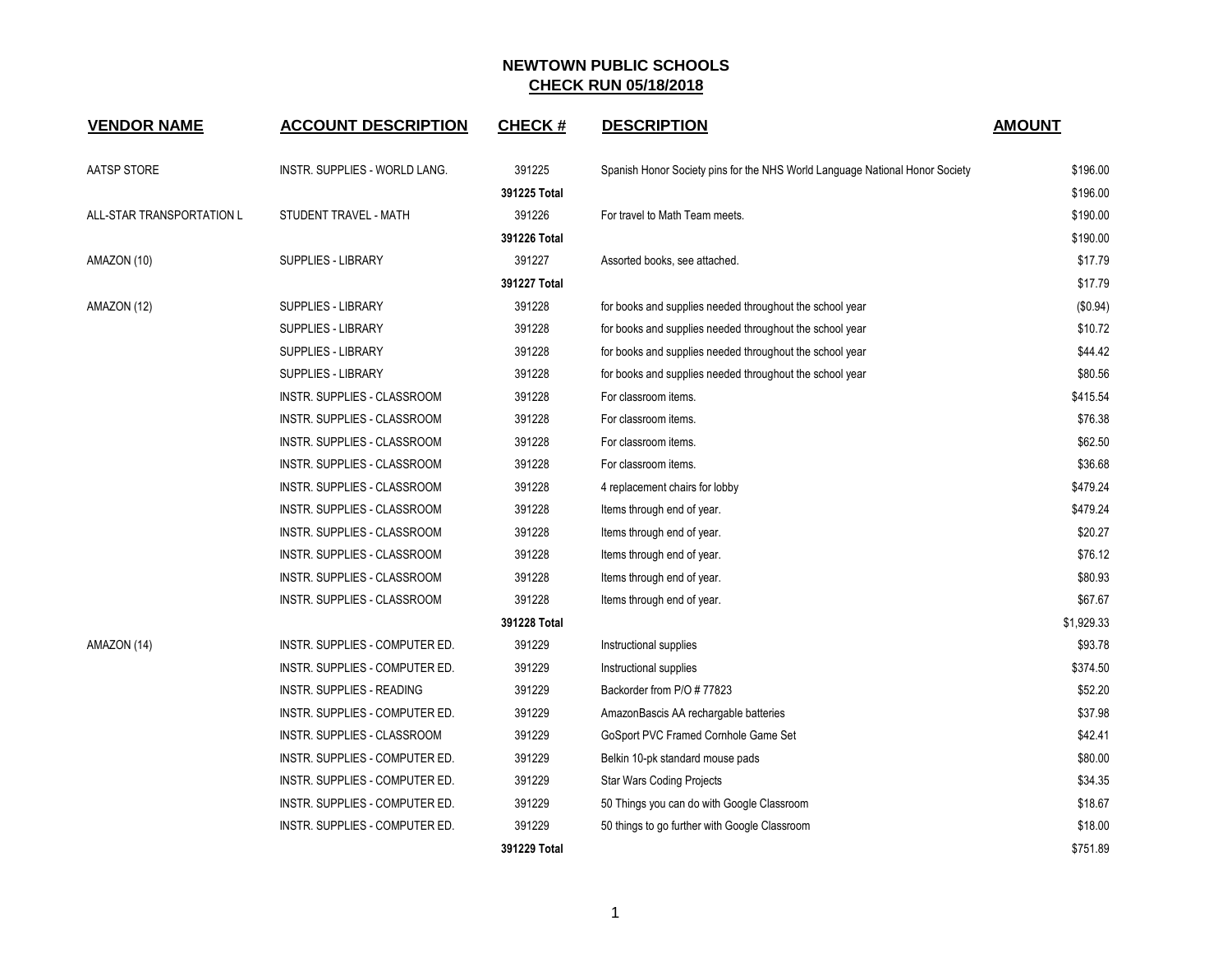| <b>VENDOR NAME</b>               | <b>ACCOUNT DESCRIPTION</b>   | <b>CHECK#</b> | <b>DESCRIPTION</b>                                                       | <b>AMOUNT</b> |
|----------------------------------|------------------------------|---------------|--------------------------------------------------------------------------|---------------|
| AMAZON (17)                      | <b>TEXTBOOKS - CLASSROOM</b> | 391230        | Classroom library books, see attached                                    | \$114.96      |
|                                  | <b>TEXTBOOKS - CLASSROOM</b> | 391230        | shipping                                                                 | \$5.91        |
|                                  | TEXTBOOKS - CLASSROOM        | 391230        | Classroom library books, see attached                                    | \$8.95        |
|                                  | <b>TEXTBOOKS - CLASSROOM</b> | 391230        | shipping                                                                 | \$3.99        |
|                                  | <b>TEXTBOOKS - CLASSROOM</b> | 391230        | Classroom library books, see attached                                    | \$106.44      |
|                                  | <b>TEXTBOOKS - CLASSROOM</b> | 391230        | shipping                                                                 | \$6.26        |
|                                  | <b>TEXTBOOKS - CLASSROOM</b> | 391230        | classroom library books, see attached                                    | \$141.52      |
|                                  | <b>TEXTBOOKS - CLASSROOM</b> | 391230        | classroom library books, see attached                                    | \$4.54        |
|                                  | TEXTBOOKS - CLASSROOM        | 391230        | shipping                                                                 | \$0.29        |
|                                  |                              | 391230 Total  |                                                                          | \$392.86      |
| AMERICAN RED CROSS               | STAFF TRAIN. - HEALTH ADMIN. | 391231        | CPR/FIRST AID TRAINING 2017/18                                           | \$28.00       |
|                                  |                              | 391231 Total  |                                                                          | \$28.00       |
| <b>BAGEL DELIGHT</b>             | CONTRACTED SERV. - SUPER.    | 391232        | <b>BOE MEETING</b>                                                       | \$54.95       |
|                                  | OFF. SUPPLIES - SUPER.       | 391232        | <b>BOE FOOD</b>                                                          | \$112.00      |
|                                  | CONTRACTED SERV. - B.O.E.    | 391232        | <b>BOE MEETING</b>                                                       | \$49.95       |
|                                  | INSTR. SUPPLIES - CLASSROOM  | 391232        | STAFF APPRECIATION AND END OF YEAR FACULTY MEETING                       | \$239.95      |
|                                  |                              | 391232 Total  |                                                                          | \$456.85      |
| <b>BEE PUBLISHING C</b>          | ADVERTISING - BUS. SERV.     | 391233        | ADV 4028                                                                 | \$475.20      |
|                                  |                              | 391233 Total  |                                                                          | \$475.20      |
| <b>BLICK ART MATERIALS</b>       | <b>INSTR. SUPPLIES - ART</b> | 391234        | Art supplies, see attached, tape, markers, watercolor, sharpies, pastels | \$382.92      |
|                                  |                              | 391234 Total  |                                                                          | \$382.92      |
| BOOKSOURCE, THE                  | TEXTBOOKS - CLASSROOM        | 391235        | Classroom library books, see attached, no shipping                       | \$149.50      |
|                                  | <b>TEXTBOOKS - CLASSROOM</b> | 391235        | Classroom library, see attached order, no shipping                       | \$134.66      |
|                                  |                              | 391235 Total  |                                                                          | \$284.16      |
| BRADBURY, GINA P.T.              | STAFF TRAVEL - PUPIL SERV.   | 391236        | TRAVEL APRIL 2018                                                        | \$30.74       |
|                                  | STAFF TRAVEL - PUPIL SERV.   | 391236        | TRAVEL MARCH 2018                                                        | \$38.42       |
|                                  |                              | 391236 Total  |                                                                          | \$69.16       |
| <b>BROCKETT, EUGENIA</b>         | STAFF TRAVEL - PUPIL SERV.   | 391237        | TRAVEL APRIL 2018                                                        | \$39.57       |
|                                  |                              | 391237 Total  |                                                                          | \$39.57       |
| <b>BUTCHER'S BEST MARKET LLC</b> | INSTR. SUPPLIES - CLASSROOM  | 391238        | Catering for Staff - Parent Orientation                                  | \$144.00      |
|                                  |                              | 391238 Total  |                                                                          | \$144.00      |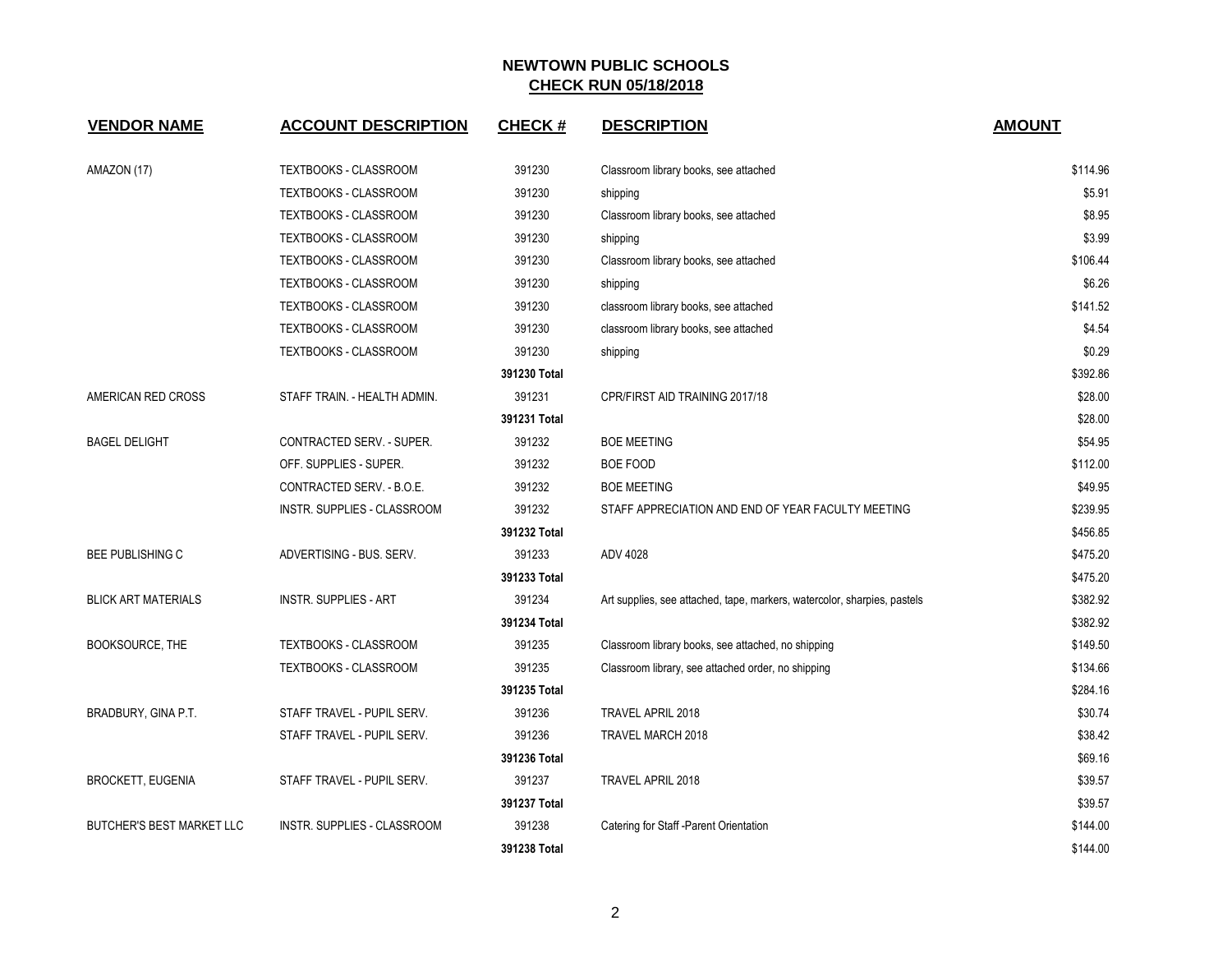| <b>VENDOR NAME</b>    | <b>ACCOUNT DESCRIPTION</b>       | <b>CHECK#</b> | <b>DESCRIPTION</b>                                        | <b>AMOUNT</b> |
|-----------------------|----------------------------------|---------------|-----------------------------------------------------------|---------------|
| CAROLINA BIOLOGICAL   | INSTR. SUPPLIES - CLASSROOM      | 391239        | Painted Lady 5 Larve Culture Coupon Item#144007           | \$126.56      |
|                       | INSTR. SUPPLIES - CLASSROOM      | 391239        | shipping                                                  | \$28.98       |
|                       |                                  | 391239 Total  |                                                           | \$155.54      |
| CHARTER COMMUNICATION | CONTRACTED SERV. - TECH ED.      | 391240        | CABLE TV SUBSCRIPTION                                     | \$7.37        |
|                       |                                  | 391240 Total  |                                                           | \$7.37        |
| COLWELL, KAREN V.     | <b>INSTR. SUPPLIES - READING</b> | 391241        | <b>BOOKS FROM BOOKS SALE</b>                              | \$49.94       |
|                       |                                  | 391241 Total  |                                                           | \$49.94       |
| CONNEC-TO-TALK        | PROF. SERV. - PSYCH/MED. EVAL.   | 391242        | ABA SERV 04/30/18-05/04/18                                | \$1,400.00    |
|                       | PROF. SERV. - PSYCH/MED. EVAL.   | 391242        | ABA SERV 05/07-05/11/18                                   | \$1,250.00    |
|                       |                                  | 391242 Total  |                                                           | \$2,650.00    |
| COSN                  | MEMBERSHIPS - INFO. TECH.        | 391243        | COSN Institutional Membership June                        | \$965.00      |
|                       |                                  | 391243 Total  |                                                           | \$965.00      |
| COX, SARAH RN         | MEMBERSHIPS - ELEM.              | 391244        | <b>NURSE'S LICENSE</b>                                    | \$110.00      |
|                       |                                  | 391244 Total  |                                                           | \$110.00      |
| DAVIES, SHANNON       | <b>ACTIVITIES SALARIES</b>       | 391245        | <b>TEACHER APPRECIATION</b>                               | \$75.00       |
|                       |                                  | 391245 Total  |                                                           | \$75.00       |
| DE BRANTES, NATHALIE  | OFF. SUPPLIES - ADMIN.           | 391246        | <b>STAFF MEETING</b>                                      | \$97.99       |
|                       |                                  | 391246 Total  |                                                           | \$97.99       |
| DELL MARKETING L.P.   | INSTR. SUPPLIES - WORLD LANG.    | 391247        | <b>CHROMEBOOKS</b>                                        | \$151.68      |
|                       | INSTR. SUPPLIES - WORLD LANG.    | 391247        | <b>CHROMEBOOKS</b>                                        | \$2,494.80    |
|                       |                                  | 391247 Total  |                                                           | \$2,646.48    |
| DEMCO INC.            | <b>SUPPLIES - LIBRARY</b>        | 391248        | Library supplies, please see attached.NO SHIPPING.        | \$892.23      |
|                       |                                  | 391248 Total  |                                                           | \$892.23      |
| <b>EDADVANCE</b>      | TUITION - OUT-OF-DISTRICT        | 391249        | TUITION - OUT-OF-DISTRICT                                 | \$5,600.00    |
|                       | TUITION - OUT-OF-DISTRICT        | 391249        | TUITION - OUT-OF-DISTRICT                                 | \$540.00      |
|                       | TUITION - OUT-OF-DISTRICT        | 391249        | TUITION - OUT-OF-DISTRICT                                 | \$5,340.72    |
|                       | TUITION - OUT-OF-DISTRICT        | 391249        | TUITION - OUT-OF-DISTRICT                                 | \$2,199.61    |
|                       | TUITION - OUT-OF-DISTRICT        | 391249        | TUITION - OUT-OF-DISTRICT                                 | \$5,366.65    |
|                       |                                  | 391249 Total  |                                                           | \$19,046.98   |
| EL COYOTE RESTAURANT  | INSTR. SUPPLIES - WORLD LANG.    | 391250        | Argentina Day lunch. Includes delivery and set-up at NHS. | \$1,300.00    |
|                       |                                  | 391250 Total  |                                                           | \$1,300.00    |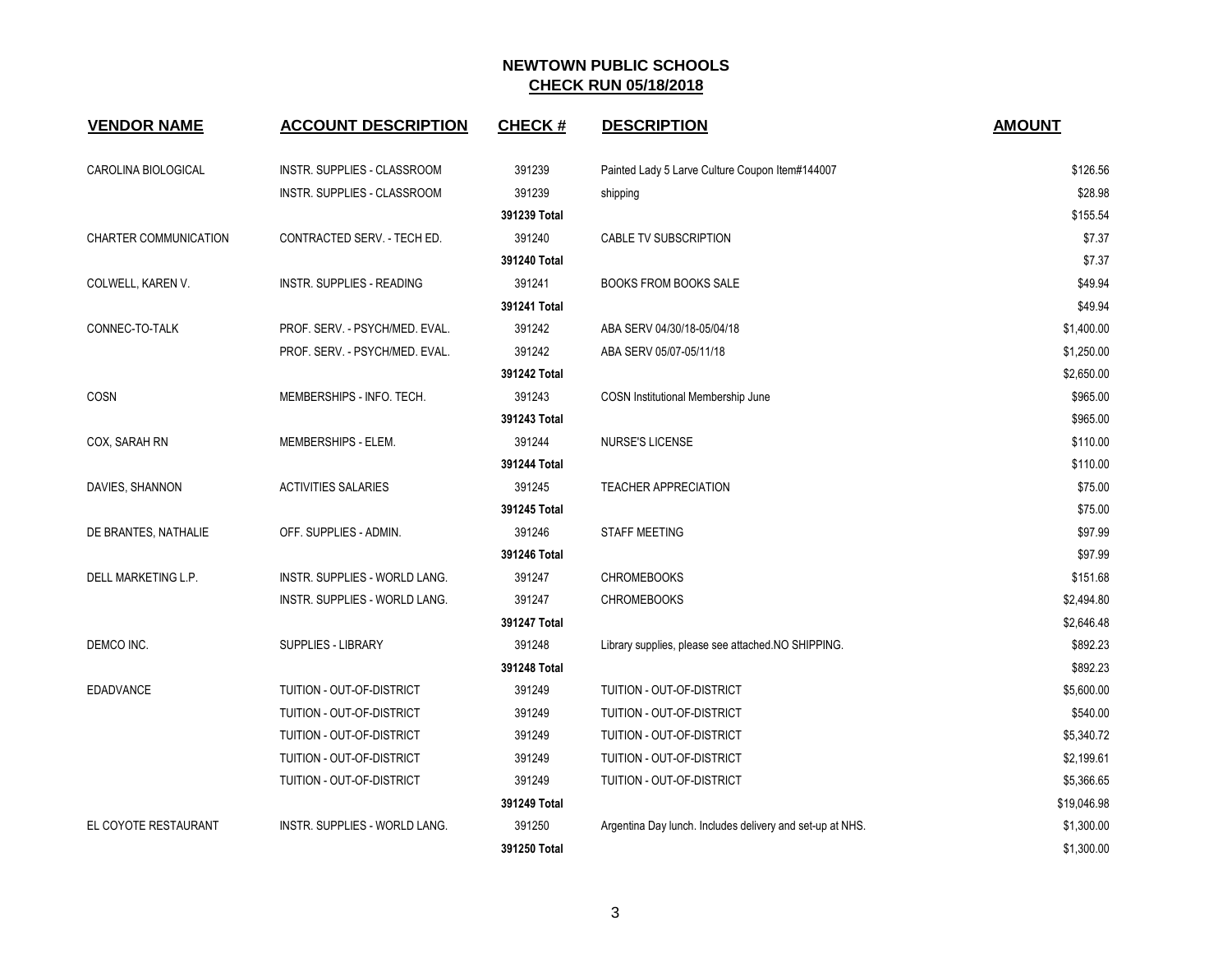| <b>VENDOR NAME</b>           | <b>ACCOUNT DESCRIPTION</b>       | <b>CHECK#</b> | <b>DESCRIPTION</b>                                               | <b>AMOUNT</b> |
|------------------------------|----------------------------------|---------------|------------------------------------------------------------------|---------------|
| EVERSOURCE (ELEC-BOE)        | ELECTRICITY - RIS.               | 391251        | ELEC 51324453075 96,788. KWH                                     | \$14,810.65   |
|                              |                                  | 391251 Total  |                                                                  | \$14,810.65   |
| <b>FREY SCIENTIFIC</b>       | <b>INSTR. SUPPLIES - SCIENCE</b> | 391252        | Assorted Rock listed under quote #51305251 dated 3/6/18 attached | \$185.85      |
|                              | <b>INSTR. SUPPLIES - SCIENCE</b> | 391252        | Assorted Rock listed under quote #51305251 dated 3/6/18 attached | \$30.55       |
|                              | <b>INSTR. SUPPLIES - SCIENCE</b> | 391252        | See attached list                                                | \$97.64       |
|                              |                                  | 391252 Total  |                                                                  | \$314.04      |
| <b>FRONTIER</b>              | <b>TELEPHONE &amp; CABLE</b>     | 391253        | TELEPHONE SERV 2017/18                                           | \$837.15      |
|                              |                                  | 391253 Total  |                                                                  | \$837.15      |
| <b>FRONTIER</b>              | <b>TELEPHONE &amp; CABLE</b>     | 391254        | TELEPHONE SERV 2017/18                                           | \$656.84      |
|                              |                                  | 391254 Total  |                                                                  | \$656.84      |
| <b>FRONTIER</b>              | <b>TELEPHONE &amp; CABLE</b>     | 391255        | TELEPHONE SERV 2017/18                                           | \$1,977.78    |
|                              |                                  | 391255 Total  |                                                                  | \$1,977.78    |
| <b>FRONTIER</b>              | <b>TELEPHONE &amp; CABLE</b>     | 391256        | TELEPHONE SERV 2017/18                                           | \$65.31       |
|                              |                                  | 391256 Total  |                                                                  | \$65.31       |
| GELINAS JOHN DR.             | PROF. SERV. - PSYCH/MED. EVAL.   | 391257        | PROF. SERV. - PSYCH/MED. EVAL.                                   | \$3,700.00    |
|                              |                                  | 391257 Total  |                                                                  | \$3,700.00    |
| <b>GENGRAS CENTER SCHOOL</b> | TUITION - OUT-OF-DISTRICT        | 391258        | TUITION - OUT-OF-DISTRICT                                        | \$5,965.00    |
|                              | TUITION - OUT-OF-DISTRICT        | 391258        | TUITION - OUT-OF-DISTRICT                                        | \$3,445.00    |
|                              |                                  | 391258 Total  |                                                                  | \$9,410.00    |
| <b>GRAINGER</b>              | INSTR. SUPPLIES - TECH ED.       | 391259        | <b>PARTS</b>                                                     | \$20.65       |
|                              |                                  | 391259 Total  |                                                                  | \$20.65       |
| <b>GREENFIELD, TERESA L.</b> | OFF. SUPPLIES - ADMIN.           | 391260        | <b>TEACHERS / STAFF APPERTAIN</b>                                | \$185.33      |
|                              |                                  | 391260 Total  |                                                                  | \$185.33      |
| <b>HAWTHORNE EDUCATIONAL</b> | INSTR. SUPPLIES - PSYCH.         | 391261        | ADDES4 SCHOOL VERSION TECH MANUAL                                | \$90.00       |
|                              |                                  | 391261 Total  |                                                                  | \$90.00       |
| <b>HOLST - GRUBBE, ERIK</b>  | CONTRACTED SERV. - BUSINESS ED   | 391262        | ELECTRATHON GO CART REPAIR                                       | \$89.98       |
|                              |                                  | 391262 Total  |                                                                  | \$89.98       |
| <b>HOUGHTON MIFFLIN COM</b>  | INSTR. SUPPLIES - SP. ED. PREK-8 | 391263        | PLEASE SEE ATTACHED PROPOSAL FOR M/G FOR SAXON MATH              | \$90.40       |
|                              | INSTR. SUPPLIES - SP. ED. PREK-8 | 391263        | <b>SHIPPING</b>                                                  | \$9.50        |
|                              |                                  | 391263 Total  |                                                                  | \$99.90       |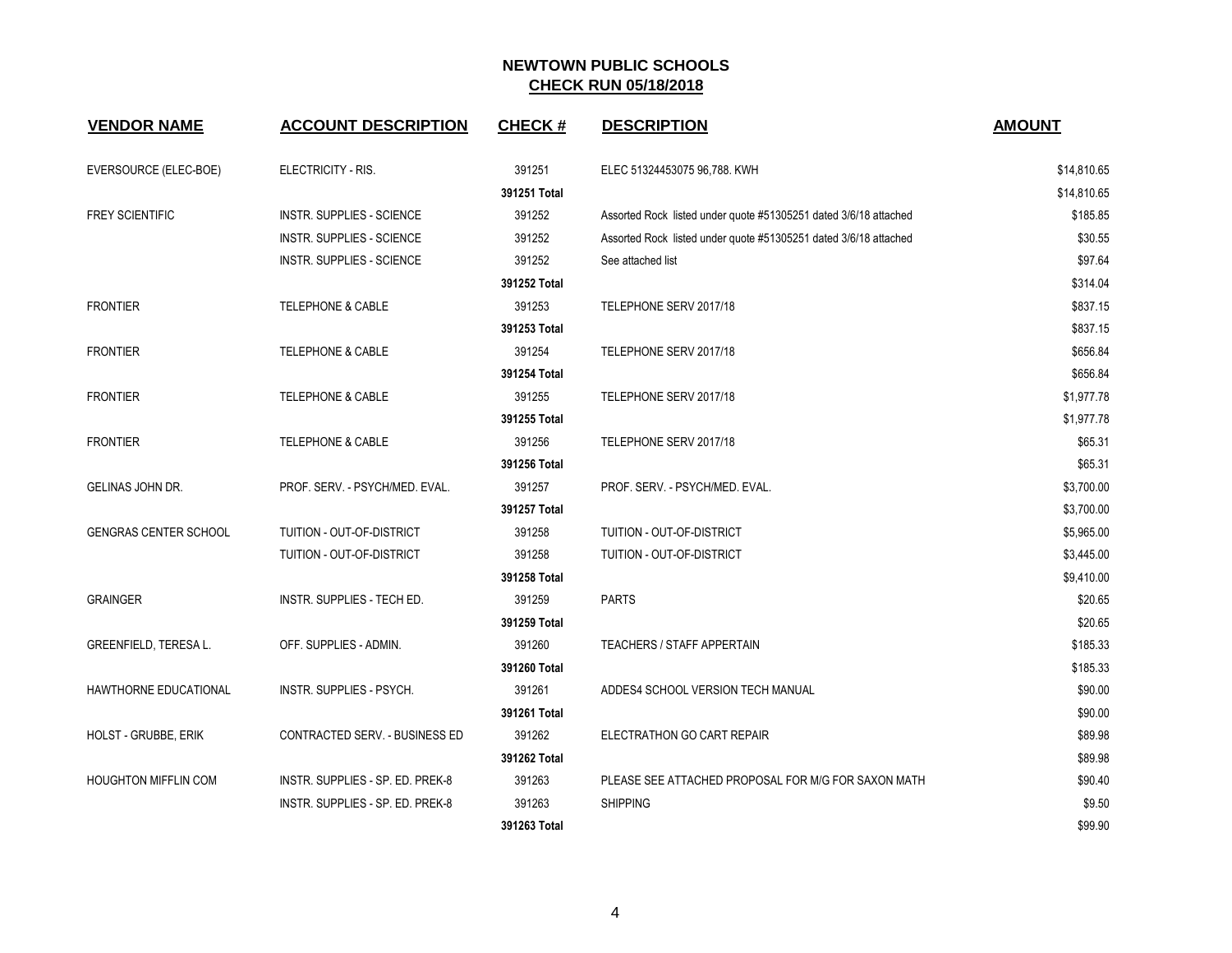| <b>VENDOR NAME</b>               | <b>ACCOUNT DESCRIPTION</b>         | <b>CHECK#</b> | <b>DESCRIPTION</b>                                                        | <b>AMOUNT</b> |
|----------------------------------|------------------------------------|---------------|---------------------------------------------------------------------------|---------------|
| <b>HOUGHTON MIFFLIN COMPANY</b>  | INSTR. SUPPLIES - SP. ED. PREK-8   | 391264        | PLEASE SEE ATTACHED PROPOSAL FOR M/G FOR SAXON MATH                       | \$525.80      |
|                                  | INSTR. SUPPLIES - SP. ED. PREK-8   | 391264        | <b>SHIPPING</b>                                                           | \$55.22       |
|                                  |                                    | 391264 Total  |                                                                           | \$581.02      |
| INSTITUTE OF PROFESSIONAL        | PROF. SERV. - PSYCH/MED. EVAL.     | 391265        | PROF. SERV. - PSYCH/MED. EVAL.                                            | \$10,200.00   |
|                                  |                                    | 391265 Total  |                                                                           | \$10,200.00   |
| <b>INSTRUMENTALIST AWARDS LL</b> | CONTRACTED SERV. - CLASSRM         | 391266        | Louis Armstrong Award for Award Ceremony. Includes shipping               | \$66.00       |
|                                  |                                    | 391266 Total  |                                                                           | \$66.00       |
| J.C. MUSIC, LLC                  | <b>REPAIRS - MUSIC</b>             | 391267        | For repair of Band instruments during the school year. No ship charges    | \$38.38       |
|                                  |                                    | 391267 Total  |                                                                           | \$38.38       |
| LAISO, KIMBERLY                  | <b>ACTIVITIES SALARIES</b>         | 391268        | <b>TEACHER APPRECIATION</b>                                               | \$75.00       |
|                                  |                                    | 391268 Total  |                                                                           | \$75.00       |
| LAKESHORE LEARNING M             | INSTR. SUPPLIES - CLASSROOM        | 391269        | TT592 Math Reasoning Grade 2                                              | \$159.96      |
|                                  | INSTR. SUPPLIES - CLASSROOM        | 391269        | shipping                                                                  | \$24.00       |
|                                  |                                    | 391269 Total  |                                                                           | \$183.96      |
| MASON W.B. INC.                  | OFF. SUPPLIES - BUS. SERV.         | 391270        | <b>SUPPLIES 2017/18</b>                                                   | \$17.87       |
|                                  | OFF. SUPPLIES - BUS. SERV.         | 391270        | <b>SUPPLIES 2017/18</b>                                                   | \$41.75       |
|                                  | INSTR. SUPPLIES - CLASSROOM        | 391270        | WBM21200 8 1/2 x 11 copy paper                                            | \$1,865.25    |
|                                  | INSTR. SUPPLIES - CLASSROOM        | 391270        | COPY PAPER AND TISSUE PAPER                                               | \$2,807.76    |
|                                  | <b>INSTR. SUPPLIES - CLASSROOM</b> | 391270        | COPY PAPER AND TISSUE PAPER                                               | \$689.50      |
|                                  | <b>INSTR. SUPPLIES - ENGLISH</b>   | 391270        | Pens, Labeling tape, loose leaf paper, expo markers                       | \$39.90       |
|                                  | INSTR. SUPPLIES - ENGLISH          | 391270        | Pens, Labeling tape, loose leaf paper, expo markers                       | \$10.59       |
|                                  | <b>INSTR. SUPPLIES - SCIENCE</b>   | 391270        | Pens, Labeling tape, loose leaf paper, expo markers                       | \$39.89       |
|                                  | <b>INSTR. SUPPLIES - SCIENCE</b>   | 391270        | Pens, Labeling tape, loose leaf paper, expo markers                       | \$10.61       |
|                                  | INSTR. SUPPLIES - SOC. STUDIES     | 391270        | SS supplies: Writing pads, boxes of pencils, sponges, paper towel, coffee | \$194.54      |
|                                  | INSTR. SUPPLIES - SOC. STUDIES     | 391270        | SS supplies: Writing pads, boxes of pencils, sponges, paper towel, coffee | \$17.99       |
|                                  | INSTR. SUPPLIES - SOC. STUDIES     | 391270        | SS supplies: Writing pads, boxes of pencils, sponges, paper towel, coffee | (\$17.99)     |
|                                  | INSTR. SUPPLIES - SOC. STUDIES     | 391270        | SS supplies: Writing pads, boxes of pencils, sponges, paper towel, coffee | \$23.98       |
|                                  | <b>INSTR. SUPPLIES - MATH</b>      | 391270        | Math Department supplies: Mechanical pencils and dry erase markers.       | \$46.99       |
|                                  | <b>INSTR. SUPPLIES - GIFTED</b>    | 391270        | SUPPLIES PROJECT SUCCEED                                                  | \$491.44      |
|                                  |                                    | 391270 Total  |                                                                           | \$6.280.07    |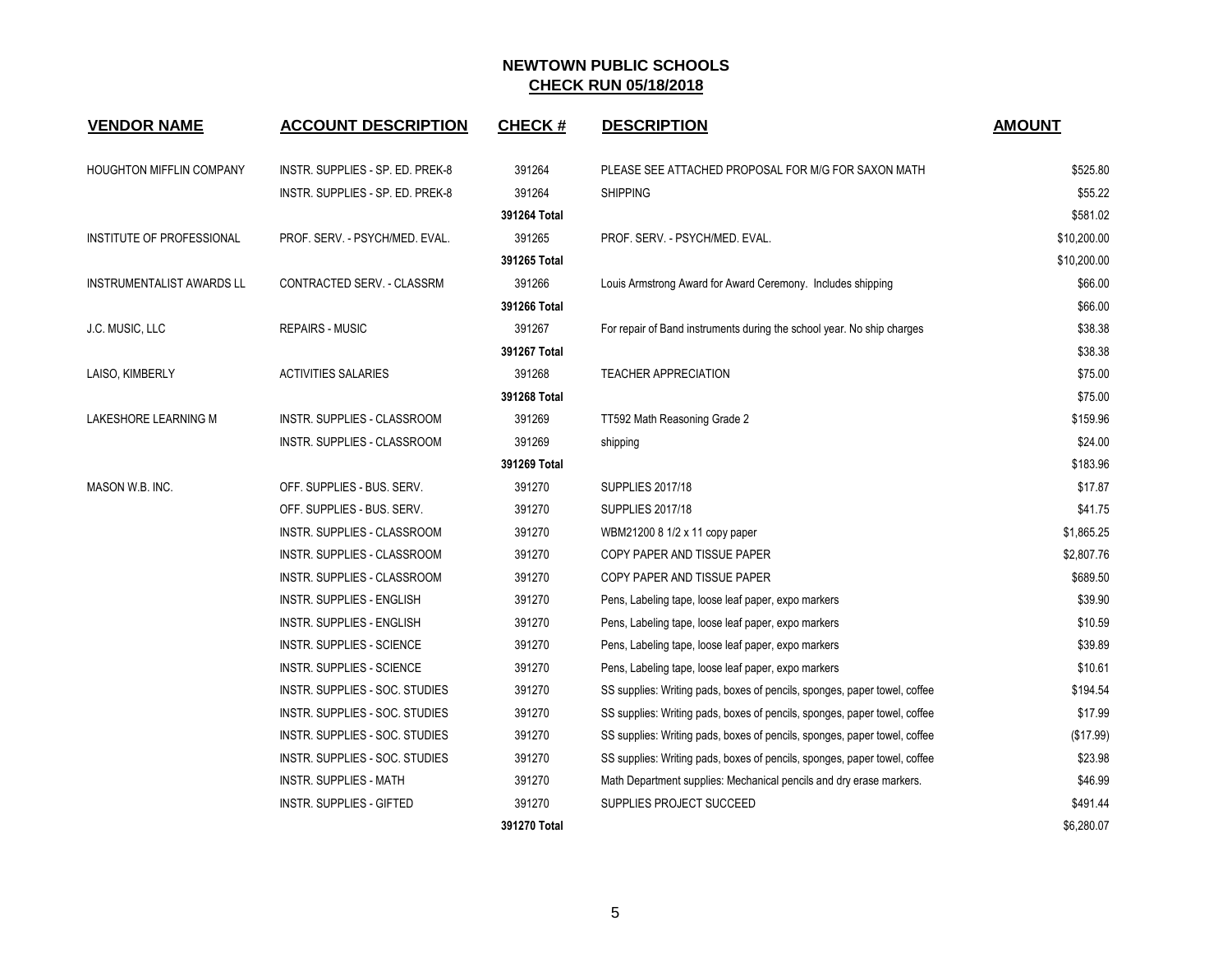| <b>VENDOR NAME</b>       | <b>ACCOUNT DESCRIPTION</b>        | <b>CHECK#</b> | <b>DESCRIPTION</b>                                                                 | <b>AMOUNT</b> |
|--------------------------|-----------------------------------|---------------|------------------------------------------------------------------------------------|---------------|
| <b>MITCHELL</b>          | FUEL FOR VEHICLES - TRANS.        | 391271        | PROPANE 900.0                                                                      | \$1,071.00    |
|                          | <b>FUEL FOR VEHICLES - TRANS.</b> | 391271        | PROPANE 1200.                                                                      | \$1,428.00    |
|                          |                                   | 391271 Total  |                                                                                    | \$2,499.00    |
| <b>NCS PEARSON INC.</b>  | INSTR. SUPPLIES - PSYCH.          | 391272        | SEE ATTACHED LIST KABC11, WPPS1-1V, CVLT-CWISC-5, BASC3                            | \$2,685.06    |
|                          | INSTR. SUPPLIES - PSYCH.          | 391272        | <b>SHIPPING</b>                                                                    | \$107.40      |
|                          |                                   | 391272 Total  |                                                                                    | \$2,792.46    |
| NEWTOWN CULINARY DEPT.   | INSTR. SUPPLIES - CLASSROOM       | 391273        | STAFF APPRECIATION LUNCHEON                                                        | \$1,350.00    |
|                          |                                   | 391273 Total  |                                                                                    | \$1,350.00    |
| NEWTOWN DELI             | <b>INSTR. SUPPLIES - SPORTS</b>   | 391274        | NHS Athletics College Commitment Celebration for parents, coaches, & students- see | \$134.52      |
|                          |                                   | 391274 Total  |                                                                                    | \$134.52      |
| NEWTOWN HIGH SCHOOL      | STUDENT TRAVEL - MUSIC            | 391275        | ALL STAR INV #56977                                                                | \$515.00      |
|                          |                                   | 391275 Total  |                                                                                    | \$515.00      |
| NEWTOWN MIDDLE SCHOOL    | INSTR. SUPPLIES - CLASSROOM       | 391276        | For end of year items.                                                             | \$160.00      |
|                          |                                   | 391276 Total  |                                                                                    | \$160.00      |
| OFFICE DEPOT, INC.       | INSTR. SUPPLIES - CLASSROOM       | 391277        | 1 ECONOMY VIEW WHITE 12PK                                                          | \$89.98       |
|                          | INSTR. SUPPLIES - CLASSROOM       | 391277        | HIGHLIGHTER, MAJ                                                                   | \$201.00      |
|                          |                                   | 391277 Total  |                                                                                    | \$290.98      |
| OLSEN, ABIGAIL           | <b>INSTR. SUPPLIES - ENGLISH</b>  | 391278        | <b>BOOK PURCHASE &amp; SCHOLASTIC BOOK SALE</b>                                    | \$143.87      |
|                          |                                   | 391278 Total  |                                                                                    | \$143.87      |
| PEPPER J.W. & SON IN     | <b>INSTR. SUPPLIES - MUSIC</b>    | 391279        | <b>MUSIC SUPPLIES- ENCUMBER</b>                                                    | \$30.49       |
|                          |                                   | 391279 Total  |                                                                                    | \$30.49       |
| POPE, JONATHAN           | CONTRACTED SERV. - MUSIC          | 391280        | Fee for piano accompaniment for winter and spring concerts.                        | \$400.00      |
|                          |                                   | 391280 Total  |                                                                                    | \$400.00      |
| PRESENTATION SYSTEMS     | INSTR. SUPPLIES - CLASSROOM       | 391281        | Postermaker toner                                                                  | \$455.00      |
|                          | INSTR. SUPPLIES - CLASSROOM       | 391281        | Shipping                                                                           | \$18.00       |
|                          |                                   | 391281 Total  |                                                                                    | \$473.00      |
| QUILL CORPORATION        | INSTR. SUPPLIES - CLASSROOM       | 391282        | Supplies for Color Wars Free shipping                                              | \$52.51       |
| <b>QUILL CORPORATION</b> | INSTR. SUPPLIES - CLASSROOM       | 391282        | Supplies for Color Wars Free shipping                                              | \$115.50      |
|                          | INSTR. SUPPLIES - CLASSROOM       | 391282        | Supplies for Color Wars Free shipping                                              | \$140.45      |
|                          |                                   | 391282 Total  |                                                                                    | \$308.46      |
| ROACH, DAVID W.          | OFF. SUPPLIES - ADMIN.            | 391283        | WOOD-N-TAP                                                                         | \$108.16      |
|                          |                                   | 391283 Total  |                                                                                    | \$108.16      |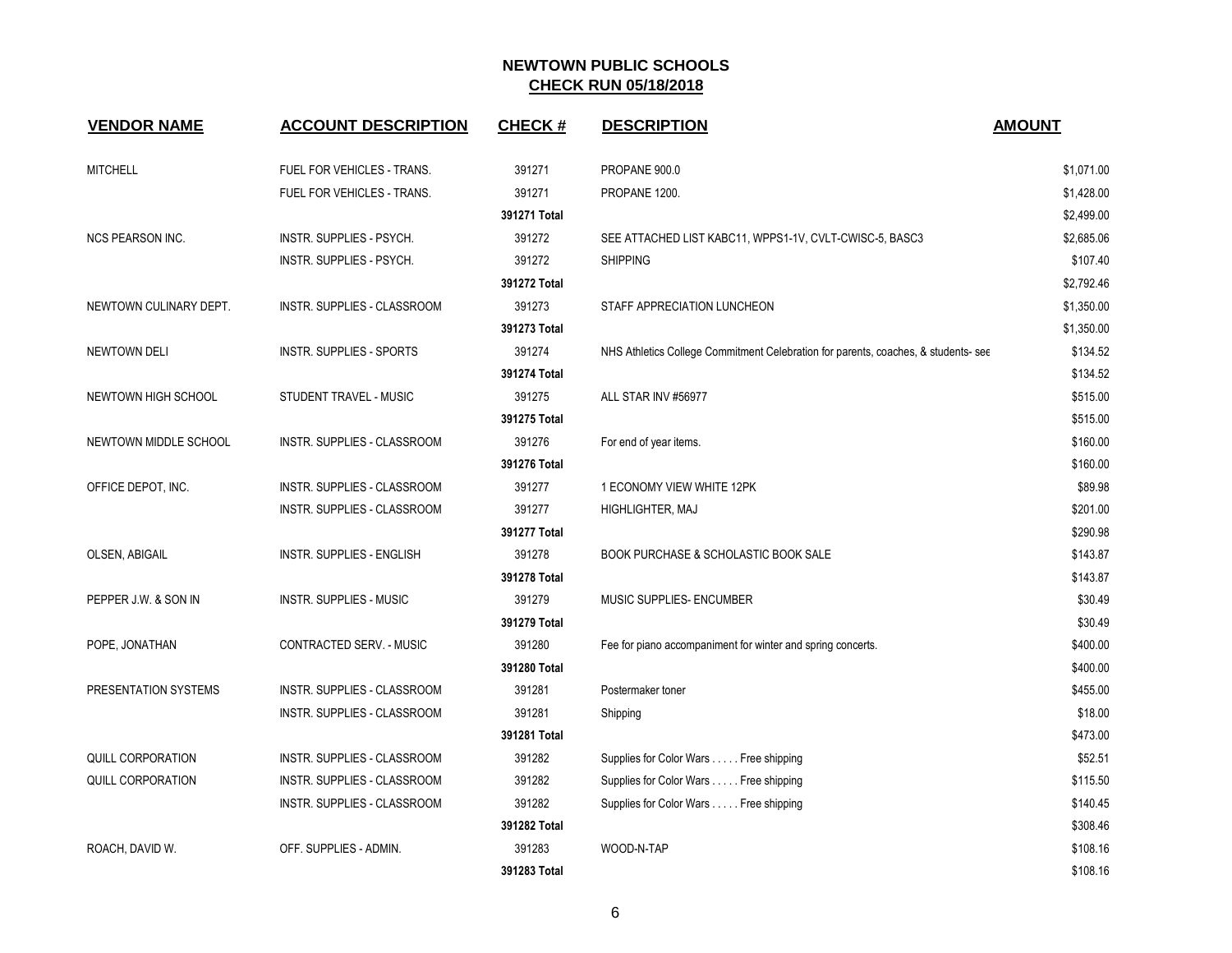| <b>VENDOR NAME</b>          | <b>ACCOUNT DESCRIPTION</b>           | <b>CHECK#</b> | <b>DESCRIPTION</b>                                                     | <b>AMOUNT</b> |
|-----------------------------|--------------------------------------|---------------|------------------------------------------------------------------------|---------------|
| <b>RR BOOKS</b>             | INSTR. SUPPLIES - CLASSROOM          | 391284        | Grade 1 Guided Reading books                                           | \$1,104.00    |
|                             | INSTR. SUPPLIES - CLASSROOM          | 391284        | shipping                                                               | \$49.75       |
|                             |                                      | 391284 Total  |                                                                        | \$1,153.75    |
| <b>SCANTRON CORPORATION</b> | INSTR. SUPPLIES - WORLD LANG.        | 391285        | Scantron answer sheet 72511 (500/pkg).                                 | \$104.00      |
|                             | <b>INSTR. SUPPLIES - WORLD LANG.</b> | 391285        | Scantron answer sheet 19641 (500/pkg).                                 | \$199.80      |
|                             | <b>INSTR. SUPPLIES - WORLD LANG.</b> | 391285        | Shipping fee (divided in half).                                        | \$10.86       |
|                             | INSTR. SUPPLIES - SOC. STUDIES       | 391285        | Scantron answer sheet 19641 (500/pkg).                                 | \$199.80      |
|                             | INSTR. SUPPLIES - SOC. STUDIES       | 391285        | Shipping fee (divided in half).                                        | \$10.86       |
|                             |                                      | 391285 Total  |                                                                        | \$525.32      |
| SCHOLASTIC INC              | TEXTBOOKS - CLASSROOM                | 391286        | Classroom library books, see attached                                  | \$132.30      |
|                             | TEXTBOOKS - CLASSROOM                | 391286        | shipping                                                               | \$11.90       |
|                             |                                      | 391286 Total  |                                                                        | \$144.20      |
| SCHOLASTIC INC (2)          | INSTR. SUPPLIES - SOC. STUDIES       | 391287        | The New York Times Upfront magazine                                    | \$599.40      |
|                             | INSTR. SUPPLIES - SOC. STUDIES       | 391287        | Shipping.                                                              | \$59.94       |
|                             |                                      | 391287 Total  |                                                                        | \$659.34      |
| <b>SCHOOL MART</b>          | INSTR. SUPPLIES - MATH               | 391288        | TI 84 CE Graphing Calculator EZ Spot Classroom 30-Pack                 | \$3,795.00    |
|                             |                                      | 391288 Total  |                                                                        | \$3,795.00    |
| <b>SCHOOL SPECIALTY</b>     | INSTR. SUPPLIES - CLASSROOM          | 391289        | Classroom instructional supplies - free shipping                       | \$326.50      |
|                             | <b>REPAIRS - ADMIN.</b>              | 391289        | Dry Erase Magnetic White Board 24x36 Item#1593257                      | \$43.14       |
|                             | REPAIRS - ADMIN.                     | 391289        | Expo Dry Erase Low Dose Pack of 12 Item#1333748                        | \$73.80       |
|                             | INSTR. SUPPLIES - CLASSROOM          | 391289        | Items needed through end of year.                                      | \$55.30       |
|                             | INSTR. SUPPLIES - CLASSROOM          | 391289        | Ast supplies; pocket folders, wite out, pens, papers, erasers, markers | \$1,234.38    |
|                             | <b>INSTR. SUPPLIES - ART</b>         | 391289        | Art supplies, see attached, paints, no shipping                        | \$185.85      |
|                             |                                      | 391289 Total  |                                                                        | \$1,918.97    |
| <b>SCHUPP. JEFFREY</b>      | <b>INSTR. SUPPLIES - SCIENCE</b>     | 391290        | 8TH GRADE SCIENCE SUPPLIES                                             | \$27.79       |
|                             |                                      | 391290 Total  |                                                                        | \$27.79       |
| <b>SECURE ECO SHRED</b>     | OFF. SUPPLIES - ADMIN.               | 391291        | for monthly shredding contract.                                        | \$35.00       |
|                             |                                      | 391291 Total  |                                                                        | \$35.00       |
| SHIFFLER EQUIPMENT S        | OFF. SUPPLIES - ADMIN.               | 391292        | Shiffler snap cap, CAR 140, chair guide caps                           | \$188.00      |
|                             | OFF. SUPPLIES - ADMIN.               | 391292        | shipping                                                               | \$14.03       |
|                             |                                      | 391292 Total  |                                                                        | \$202.03      |